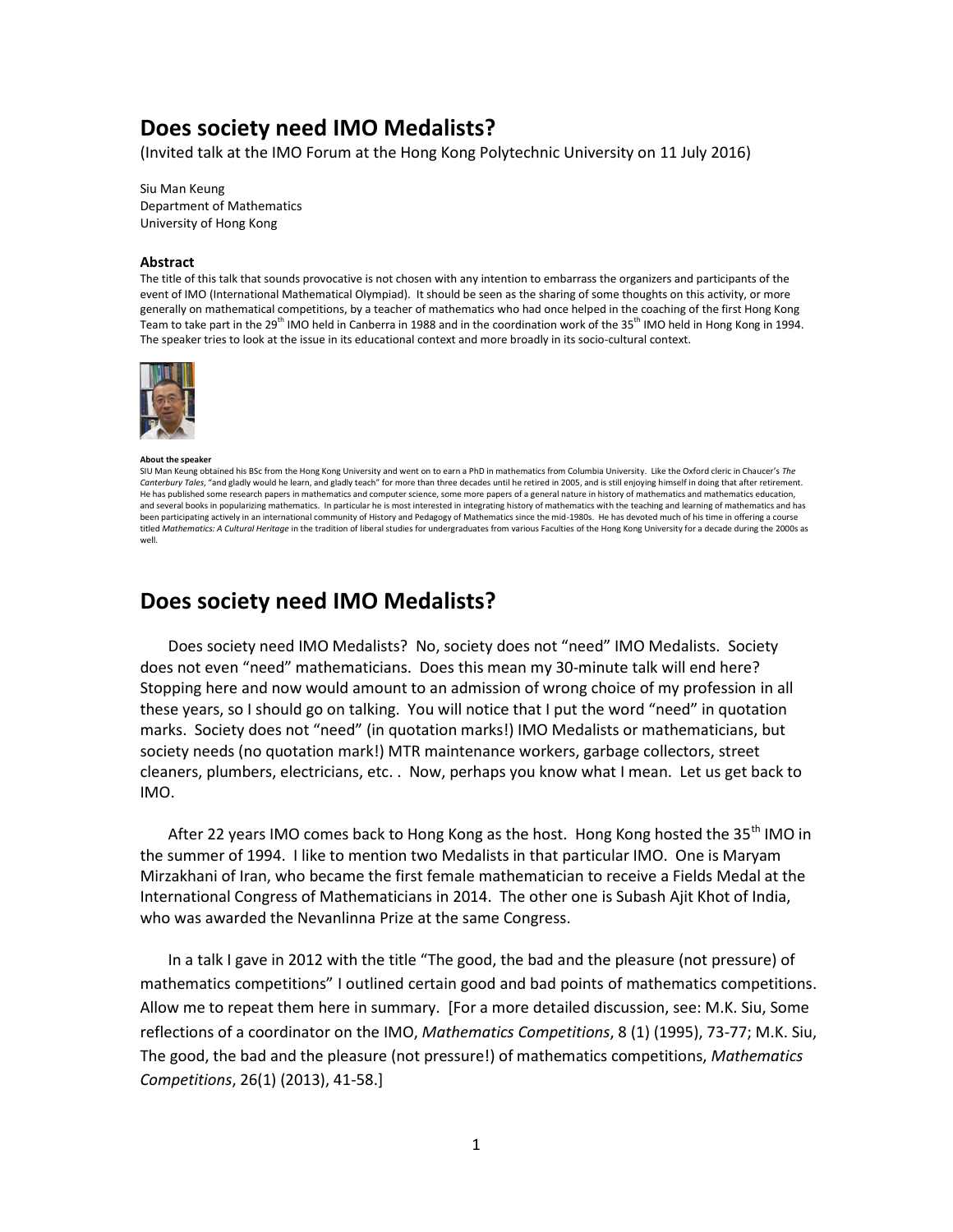Good points: Nurturing of (1) clear and logical presentation, (2) tenacity and assiduity, (3) "academic sincerity"; moreover, arouse a passion for and pique the interest in mathematics.

Bad points: (1) competition problems *versus* research, (2) over-training? We further ask: Is the passion for the subject of mathematics itself genuine? Can the interest be sustained?

Let me further explain the point about competition problems *versus* research through three examples (see **APPENDIX**).

**What do we see from these three examples?** It makes me think that there are two approaches in doing mathematics. To give a military analogue one is like positional warfare and the other guerrilla warfare. The first approach, which has been going on in the classrooms of most schools and universities, is to present the subject in a systematically organized and carefully designed format supplemented with exercises and problems. The other approach, which goes on more predominantly in the training for mathematics competitions, is to confront students with various kinds of problems and train them to look for points of attack, thereby accumulating a host of tricks and strategies. Each approach has its separate merit and they supplement and complement each other. Each approach calls for day-to-day preparation and solid basic knowledge. Just as in positional warfare flexibility and spontaneity are called for, while in guerrilla warfare careful prior preparation and groundwork are needed, in the teaching and learning of mathematics we should not just teach tricks and strategies to solve special type of problems or just spend time on explaining the general theory and working on problems that are amenable to routine means. We should let the two approaches supplement and complement each other in our classrooms. In the biography of the famous Chinese general and national hero of the Southern Song Dynasty, Yue Fei (岳飛 1103-1142) we find the description: "陣而後戰,兵法之常。運用之妙,存乎一心。 (Setting up the battle formation is the routine of the art of war. Manoeuvring the battle formation skillfully rest solely with the mind.)"

Sometimes the first approach may look quite plain and dull, compared with the excitement acquired from solving competition problems by the second approach. However, we should not overlook the significance of this seemingly bland approach, which can cover more general situations and turns out to be much more powerful than an *ad hoc* method which, slick as it is, solves only a special case. Of course, it is true that frequently a clever *ad hoc* method can develop into a powerful general method or can become a part of a larger picture. A classic case in point is the development of calculus in history. In ancient time, only masters in mathematics could calculate the area and volume of certain geometric objects, to name just a couple of them, Archimedes (c. 287 B.C.E. – c. 212 B.C. E.) and LIU Hui (劉徽 3<sup>rd</sup> century). In hindsight their formula for the area of a circle, *A* = (1/2) x *C x r* , embodies the essence of the Fundamental Theorem of Calculus. With the development of calculus since the seventeenth century and the eighteenth century, today even an average school pupil who has learnt calculus will be able to handle what only great mathematicians of the past could have resolved.

Since many mathematics competitions aim at testing the contestants' ability in problem solving rather than their acquaintance with specific subject content knowledge, the problems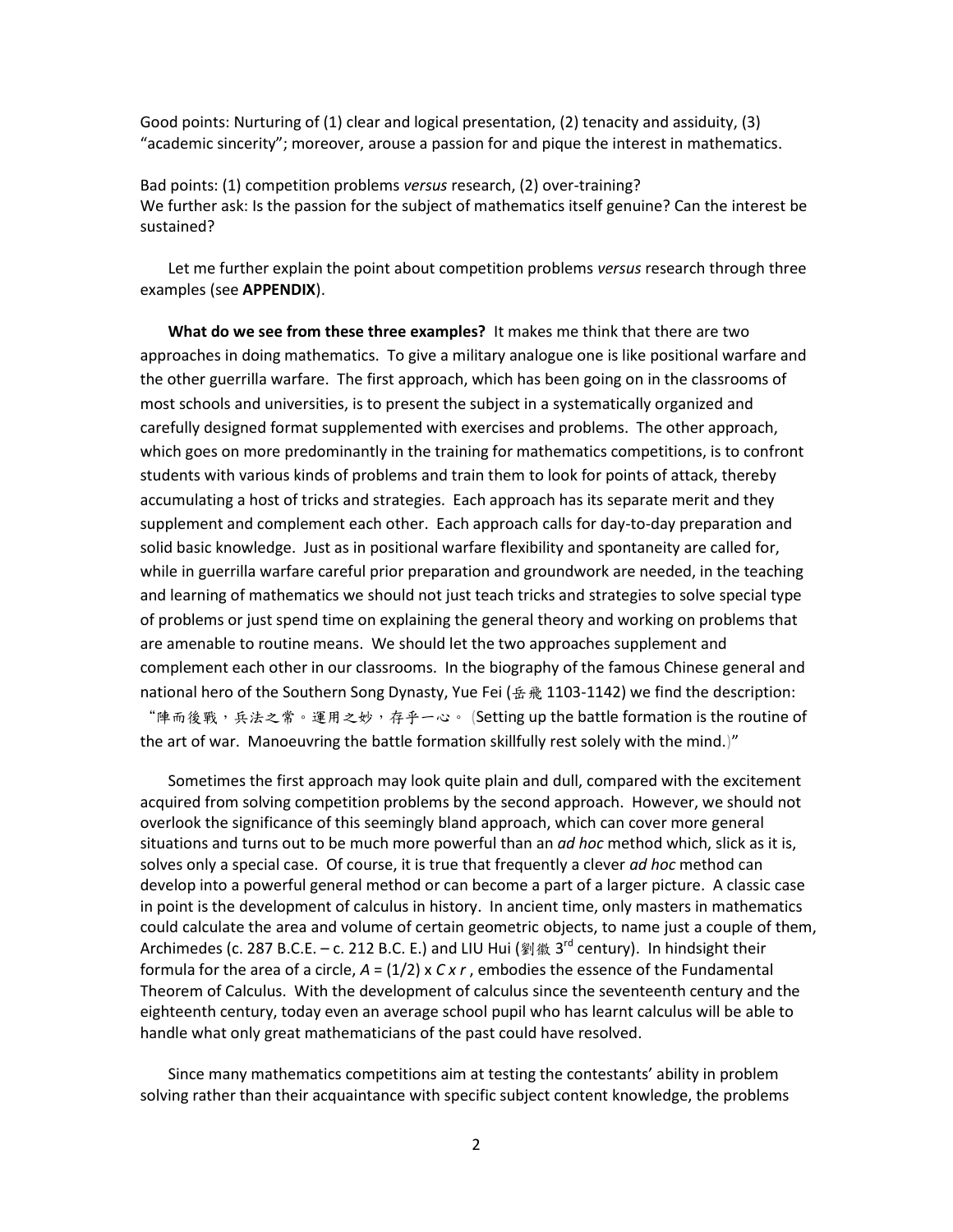are set in some general areas which can be made comprehensible to youngsters of that age group, independent of different school syllabi in different countries and regions. That would cover topics in elementary number theory, algebra, combinatorics, sequences, inequalities, functional equations, plane and solid geometry and the like. Gradually the term "Olympiad mathematics" is coined to refer to this conglomeration of topics. One question that I usually ponder over is this: why can't this type of so-called "Olympiad mathematics" be made good use of in the school classroom as well? If one aim of mathematics education is to let students know what the subject is about and to arouse their interest in it, then interesting non-routine problems should be able to play their part well when used to supplement the day-to-day teaching and learning.

Let us get back to the question in the title of the talk: **Does society need IMO Medalists?** No, society does not "need" IMO Medalists. Society does not even "need" mathematicians. But society needs "friends of mathematics". A "friend of mathematics" may not know a lot of mathematics but would understand well what mathematics is about and appreciate well the role of mathematics in the modern world.

The mathematician Paul Halmos once said, "It saddens me that educated people don't even know that my subject exists." Allen Hammond, editor of *Science*, once described mathematics as "the invisible culture". On the other hand, perhaps it is a blessing to remain not that visible! Two months ago I read in the news (Associated Press, May 7, 2016): "Ivy League Professor Doing Math Equation on Flight Mistaken for Terrorist". An American Airline passenger seated next to Guido Menzio of UPenn suspected the unfamiliar writings of the professor were a code for a bomb. It led to Professor Menzio being taken away from the plane to be interrogated!

In ancient China the third-century mathematician LIU Hui (劉徽) said, "[九數…]至於以法相 傳,亦猶規矩度量可得而共,非特難為也。當今好之者寡,故世雖多通才達學,而未必能綜於此 耳。(The subject [mathematics] is not particularly difficult by using methods transmitted from generation to generation, like the compasses [*gui*] and gnomon [*j*u] in measurement, which are comprehensible to most people. However, nowadays enthusiasts for mathematics are few, and many scholars, much erudite as they are, are not necessarily cognizant of the subject.)" **Why is it like that?** 

Here is a passage taken from a book: "Central to my argument is the idea that \*\*\*\*\* distinguished by a self-conscious attention to its own *\*\*\*\*\** language. Its claim to function *as art* derives from its peculiar concern with its own materials and their formal patterning, aside from any considerations about its audience or its social use." Can you guess what the missing words are?

This passage is taken from the book by Julian Johnson, *Who Needs Classical Music? Cultural Choice and Musical Value* (2002). The missing words are "classical music" and "musical". However, the passage would ring equally true if "classical music" is replaced by "mathematics"! In the same book the author says, "… that it [meaning classical music] relates to the immediacy of everyday life but not immediately. That is to say, it takes aspects of our immediate experience and reworks them, reflecting them back in altered form. In this way, it creates for itself a distance from the everyday while preserving a relation to it." **Mathematics is also like that.** This explains why it is not easy to bring mathematics to the general public. To become a "friend of mathematics" one needs to be brought up from school days onward in an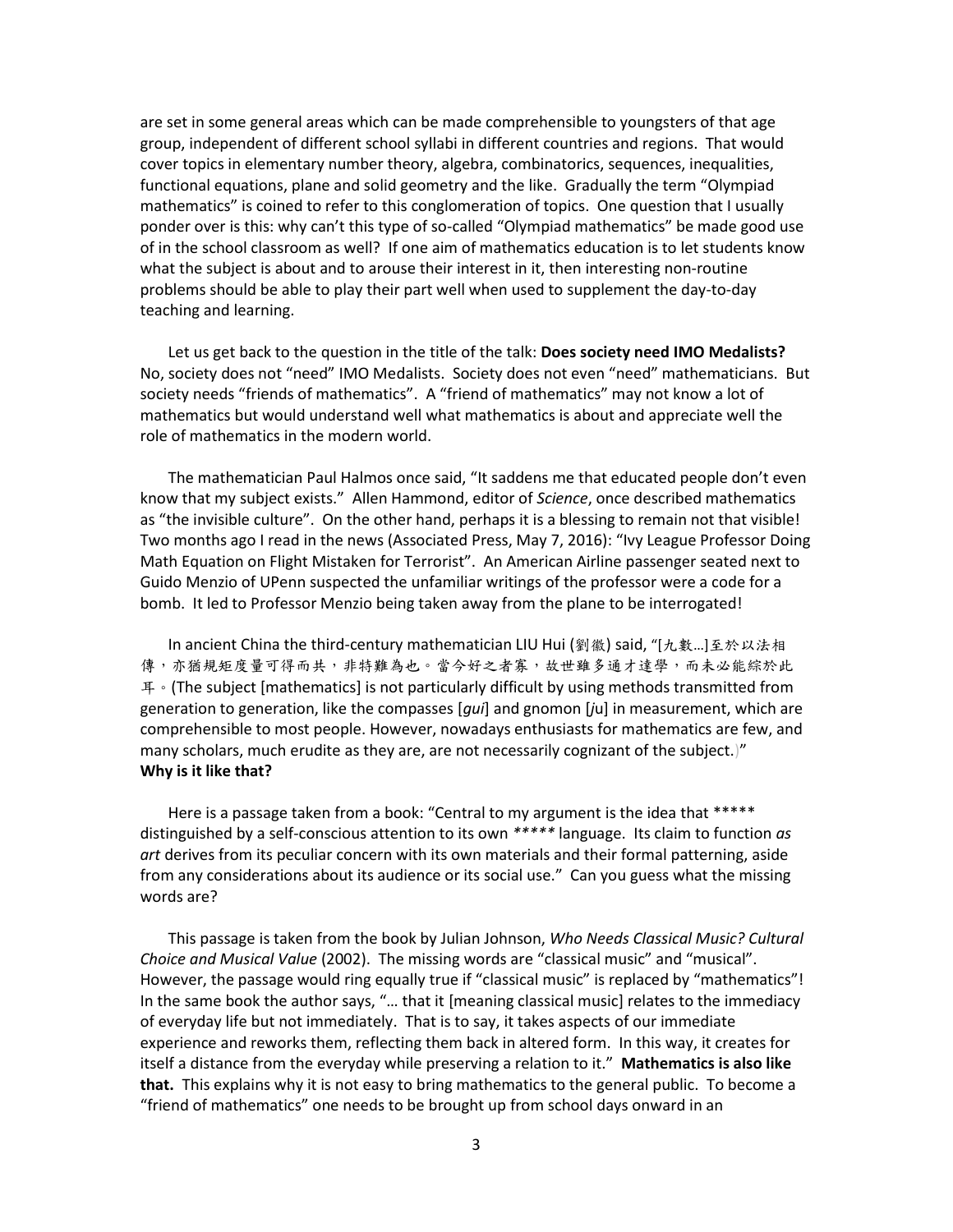environment where mathematics is not only enjoyable but also makes good sense. In the preface to a textbook [*Alice in Numberland: A Students' Guide to the Enjoyment of Higher Mathematics* (1988)] the authors, John Baylis and Rod Haggarty, remark, "The professional mathematician will be familiar with the idea that entertainment and serious intent are not incompatible: the problem for us is to ensure that our readers will enjoy the entertainment but not miss the mathematical point, […]"

My good friend, Tony Gardiner, an experienced four-time UK IMO team leader, once commented that I should not blame the negative aspects of mathematics competitions on the competition itself. He went on to enlighten me on one point, namely, a mathematics competition should be seen as just the tip of a very large, more interesting, iceberg, for it should provide an incentive for each country to establish a pyramid of activities for masses of interested students. It would be to the benefit of all to think about what other activities besides mathematics competitions can be organized to go along with it. These may include the setting up of a mathematics club or publishing a magazine to let interested youngsters share their enthusiasm and their ideas, organizing a problem session, holding contests in doing projects at various levels and to various depth, writing book reports and essays, producing cartoons, videos, softwares, toys, games, puzzles, … .

Finally the question boils down to one in an even more general context: **Does society need ME?** We frequently hear about the cliché "No one is indispensable!" But please bear in mind that everyone has his or her worth and can do his or her part to make this world a better place to live in. An IMO medalist is no exception!

Thank you!

#### **APPENDIX**

#### **Example 1**

The first example is a rather well-known problem in one IMO. Since I helped with the coaching of the first HK Team that was sent to take part in the 29<sup>th</sup> IMO held in Canberra in 1988, naturally I paid some special attention to the questions set in that year. Question 6 of the 29th IMO reads:

> "Let  $a$  and  $b$  be positive integers such that  $ab + 1$  divides  $a^2 + b^2$ . Show that  $\frac{a^2 + b^2}{ab+1}$  is the square of an integer."

A slick solution to this problem, offered by a Bulgarian youngster (Emanouil Atanassov) who received a special prize for it, starts by supposing that  $k = \frac{a^2 + b^2}{ab+1}$  is **not** a perfect square and rewriting the expression in the form

$$
a^2 - kab + b^2 = k \qquad (*)
$$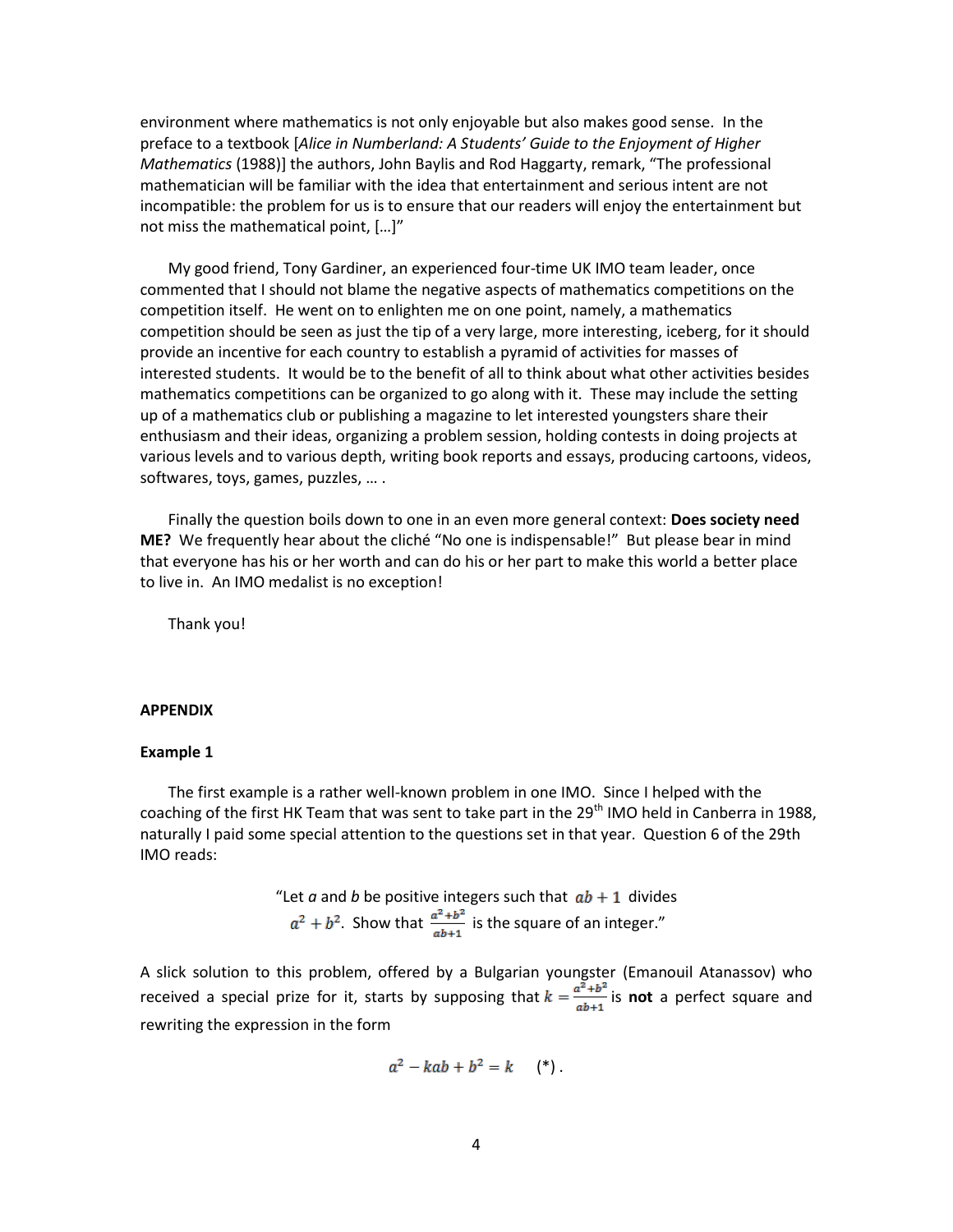Note that for any integral solution  $(a, b)$  for  $(*)$  we have  $ab > 0$  since k is not a perfect square. Let  $(a, b)$  be an integral solution of (\*) with  $a > 0$  and  $b > 0$  and  $a + b$  smallest. We shall produce from it another integral solution  $(a', b)$  of (\*) with  $a' > 0$ ,  $b > 0$  and  $a' + b < a + b$ . This is a contradiction! [We omit the argument for arriving at such a solution  $(a', b)$ .]

Slick as the proof is, it also invites a couple of queries. (1) What makes one suspect that  $\frac{a^2+b^2}{ab+1}$  is the square of an integer? (2) The argument should hinge crucially upon the condition that *k* is not a perfect square. In the proof this condition seems to have slipped in casually so that one does not see what really goes wrong if  $k$  is *not* a perfect square. More pertinently, this proof *by contradiction* has **not explained** why  $\frac{a^2 + b^2}{ab+1}$  must be a perfect square, even though it **confirms** that it is so.

 In contrast let us look at a much less elegant solution, which is my own attempt. When I first heard of the problem, I was on a trip in Europe and had a 'false insight' by putting  $a = N^3$ and  $b = N$  so that

$$
a^2 + b^2 = N^2(N^4 + 1) = N^2(ab + 1) .
$$

Under the impression that any integral solution  $(a, b, k)$  of  $k = \frac{a^2 + b^2}{ab+1}$  is of the form  $(N^3, N, N^2)$  I formulated a strategy of trying to deduce from  $a^2 + b^2 = k(ab + 1)$  another equality

$$
[a-(3b^2-3b+1)]^2+[b-1]^2=[k-[2b-1]]{[(a-(3b^2-3b+1)][b-1]+1]}.
$$

Were I able to achieve that, I could have reduced  $b$  in steps of one until I got down to the equation  $k = \frac{a^2 + 1}{a + 1}$  for which  $a = k = 1$ . By reversing steps I would have solved the problem. I tried to carry out this strategy while I was travelling on a train, but to no avail. Upon returning home I could resort to systematic brute-force checking and look for some actual solutions, resulting in a (partial) list shown below.

|  |  |  | a 1 8 27 30 64 112 125 216 240 343 418 512 |  |  |  |  |
|--|--|--|--------------------------------------------|--|--|--|--|
|  |  |  | b 1 2 3 8 4 30 5 6 27 7 112 8              |  |  |  |  |
|  |  |  | k 1 4 9 4 16 4 25 36 9 49 4 64             |  |  |  |  |

Then I saw that my ill-fated strategy was doomed to failure, because there are solutions other than those of the form  $(N^3, N, N^2)$ . **However, not all was lost.** When I stared at the pattern, I noticed that for a fixed k, the solutions could be obtained recursively as  $(a_i, b_i, k_i)$  with

$$
a_{i+1} = a_i k_i - b_i, \ b_{i+1} = a_i, \ k_{i+1} = k_i = k.
$$

It remained to carry out the verification. Once that was done, all became clear. There is a set of 'basic solutions' of the form  $(N^3, N, N^2)$ ,  $N \in \{1, 2, 3, ...\}$ . All other solutions are obtained from a 'basic solution' recursively as described above. In particular,  $k = \frac{a^2 + b^2}{ab+1}$  is the square of an integer. I feel that I understand the phenomenon much more than if I just learn from reading the slick proof.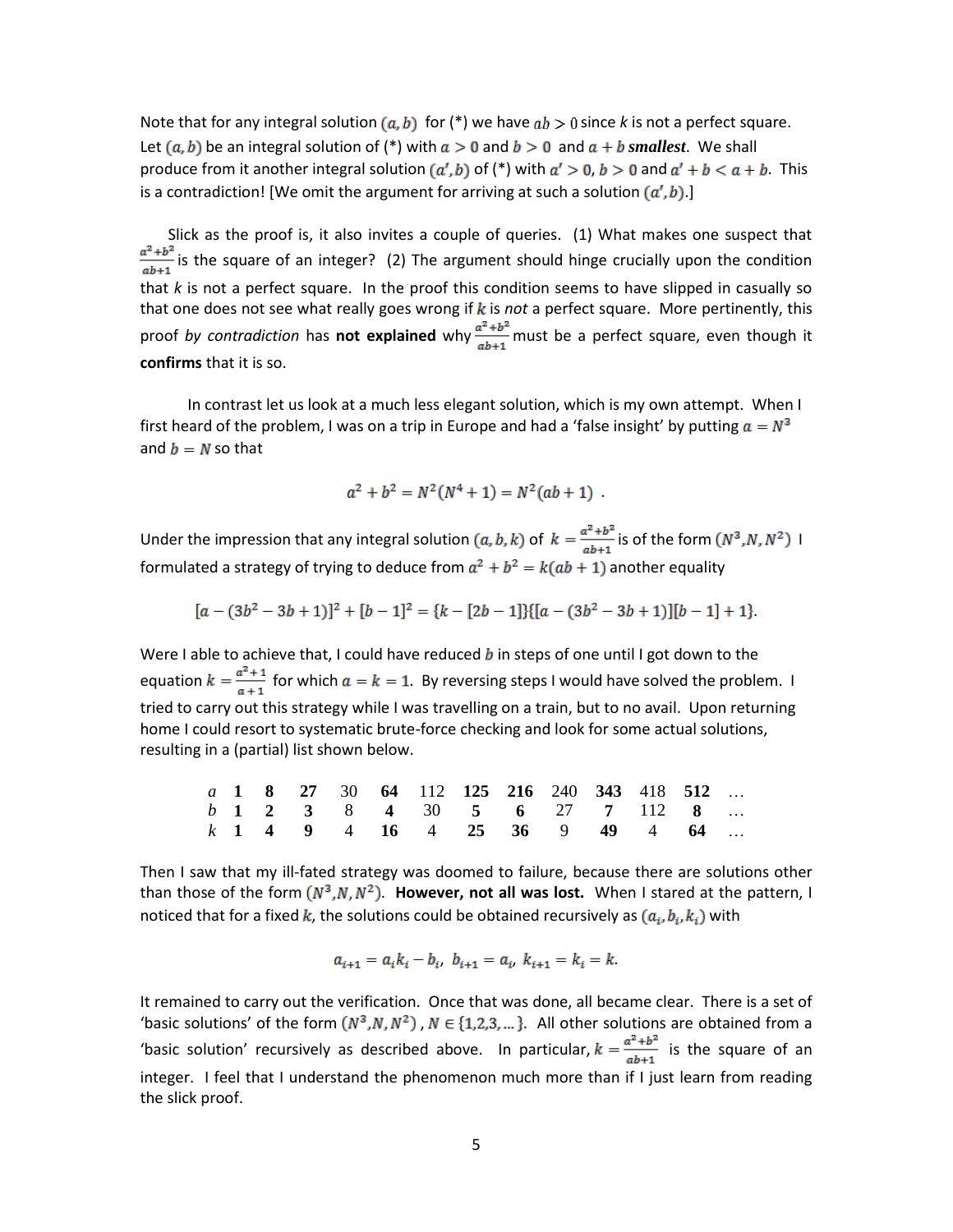### **Example 2**

Problem 5 in the 21<sup>st</sup> Hong Kong Primary School Mathematics Competition held in May of 2010 says: Using only a ruler draw a triangle *ABC* on the A3-size paper so that *AB* is of length 20 cm., angle BAC is of measure 45°, and angle ABC is of measure 60°. Find the shortest distance from *C* to *AB* correct to one decimal place.



There are various ways to do this problem, which is probably originally set to see if a primary school pupil knows how to make use of paper-folding to arrive at the required triangle, then makes use of paper-folding again to get the perpendicular to the base and measures it by the ruler.

Some "early starters (who jump the gun)" tried to solve it by using trigonometry, which is not normally taught in primary school. They even knew about the Law of Sine! But they were stumped when they came to an angle of measure other than 30, 45 or 60 degrees!

Here is a clever solution which does not rely on secondary school mathematics. We extend the figure to a larger right triangle and borrow from the wisdom of ancient Chinese mathematicians.



Problem 15 in Chapter 9 of the ancient Chinese mathematical classics *Jiuzhang Suanshu* (九章算 術) asks for the side of an inscribed square in a given right triangle, which is equal to *ab*/(*a*+*b*). [Let me demonstrate the result by the method of dissect-and-re-assemble credited to the 3<sup>rd</sup>century Chinese mathematician LIU Hui (劉徽).]



Hence, the height of the original triangle can be calculated.

This clever solution would not work if the measures of the two base angles are arbitrary, while the not-so-clever "dry" method which relies on the Law of Sine still works well.